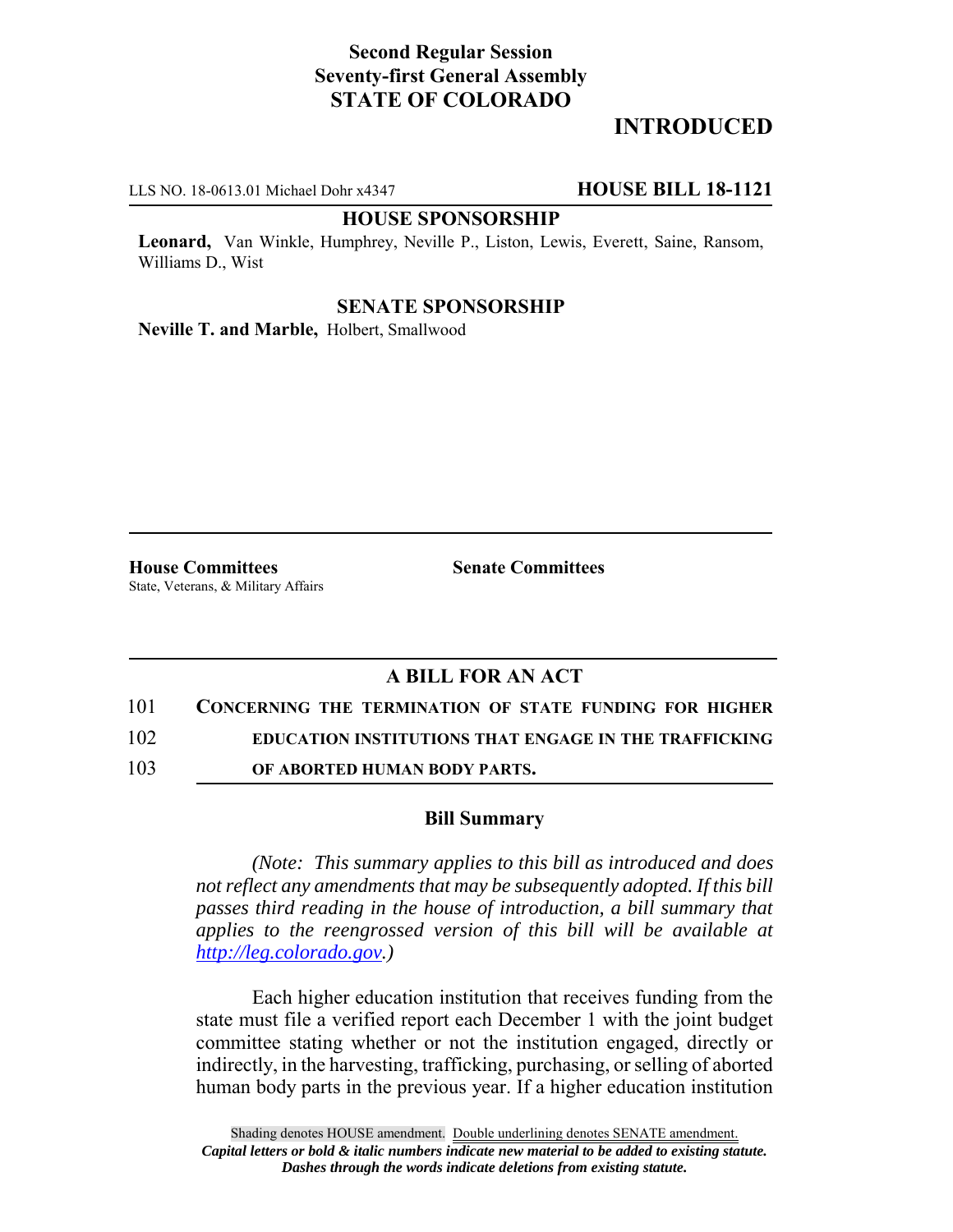files a report affirming that the institution engaged, directly or indirectly, in the harvesting, trafficking, purchasing, or selling of aborted human body parts, the general assembly shall not appropriate any state funding to that institution in the next fiscal year.

 *Be it enacted by the General Assembly of the State of Colorado:* **SECTION 1.** In Colorado Revised Statutes, **add** 23-5-146 as follows: **23-5-146. Ban on the possession and use of fetal tissue.** EACH HIGHER EDUCATION INSTITUTION THAT RECEIVES FUNDING FROM THE STATE MUST FILE A VERIFIED REPORT EACH DECEMBER 1 WITH THE JOINT BUDGET COMMITTEE STATING WHETHER OR NOT THE INSTITUTION ENGAGED, DIRECTLY OR INDIRECTLY, IN THE HARVESTING, TRAFFICKING, PURCHASING, OR SELLING OF ABORTED HUMAN BODY PARTS IN THE PREVIOUS YEAR. IF A HIGHER EDUCATION INSTITUTION FILES A REPORT AFFIRMING THAT THE INSTITUTION ENGAGED, DIRECTLY OR INDIRECTLY, 12 IN THE HARVESTING, TRAFFICKING, PURCHASING, OR SELLING OF ABORTED HUMAN BODY PARTS, THE GENERAL ASSEMBLY SHALL NOT APPROPRIATE ANY MONEY PURSUANT TO SECTION 23-1-104 TO THAT INSTITUTION IN THE FISCAL YEAR FOLLOWING THE DECEMBER 1 THAT THE REPORT IS FILED. **SECTION 2.** In Colorado Revised Statutes, 23-1-104, **add** (5) as follows: **23-1-104. Financing the system of postsecondary education - report.** (5) NOTWITHSTANDING THE PROVISIONS OF THIS SECTION TO THE CONTRARY, THE GENERAL ASSEMBLY SHALL NOT APPROPRIATE ANY MONEY PURSUANT TO THIS SECTION TO AN INSTITUTION THAT FILES THE REPORT REFERENCED IN SECTION 23-5-146 AFFIRMING THAT THE INSTITUTION ENGAGED, DIRECTLY OR INDIRECTLY, IN THE HARVESTING,